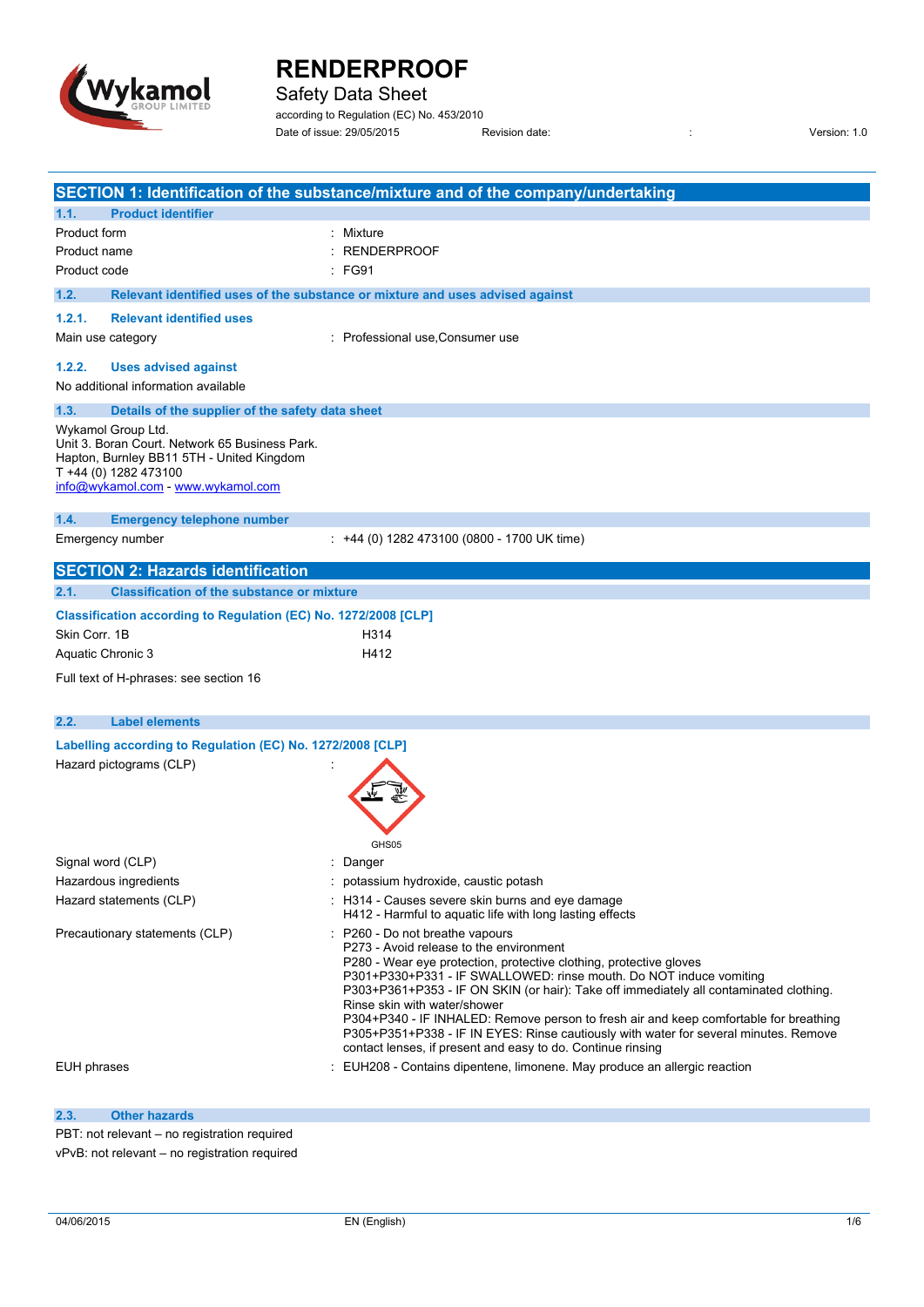# Safety Data Sheet

according to Regulation (EC) No. 453/2010

### **SECTION 3: Composition/information on ingredients**

### **3.1. Substance**

### Not applicable

#### **3.2. Mixture**

| <b>Name</b>                           | <b>Product identifier</b>                                             | $\frac{9}{6}$                                                                                                        | <b>Classification according to</b><br><b>Regulation (EC) No.</b><br>1272/2008 [CLP]                                 |  |
|---------------------------------------|-----------------------------------------------------------------------|----------------------------------------------------------------------------------------------------------------------|---------------------------------------------------------------------------------------------------------------------|--|
| potassium hydroxide, caustic potash   | (CAS No) 1310-58-3<br>(EC no) 215-181-3<br>(EC index no) 019-002-00-8 | < 5                                                                                                                  | Acute Tox. 4 (Oral), H302<br>Skin Corr. 1A, H314                                                                    |  |
| dipentene, limonene                   | (CAS No) 138-86-3<br>(EC no) 205-341-0<br>(EC index no) 601-029-00-7  | < 5                                                                                                                  | Flam. Lig. 3, H226<br>Skin Irrit. 2. H315<br>Skin Sens. 1, H317<br>Aquatic Acute 1, H400<br>Aquatic Chronic 1, H410 |  |
| <b>Specific concentration limits:</b> |                                                                       |                                                                                                                      |                                                                                                                     |  |
| <b>Name</b>                           | <b>Product identifier</b>                                             |                                                                                                                      | <b>Specific concentration limits</b>                                                                                |  |
| potassium hydroxide, caustic potash   | (CAS No) 1310-58-3<br>(EC no) 215-181-3<br>(EC index no) 019-002-00-8 | $(0.5 = < C < 2)$ Skin Irrit. 2, H315<br>$(0.5 = < C < 2)$ Eve Irrit. 2. H319<br>$(2 = < C < 5)$ Skin Corr, 1B, H314 |                                                                                                                     |  |

(C >= 5) Skin Corr. 1A, H314

Full text of H-phrases: see section 16

| <b>SECTION 4: First aid measures</b>                                        |                                                                                                                                                                               |  |  |
|-----------------------------------------------------------------------------|-------------------------------------------------------------------------------------------------------------------------------------------------------------------------------|--|--|
| <b>Description of first aid measures</b><br>4.1.                            |                                                                                                                                                                               |  |  |
| First-aid measures general                                                  | Never give anything by mouth to an unconscious person. If you feel unwell, seek medical<br>advice (show the label where possible).                                            |  |  |
| First-aid measures after inhalation                                         | Remove victim to fresh air and keep at rest in a position comfortable for breathing.                                                                                          |  |  |
| First-aid measures after skin contact                                       | Wash with plenty of soap and water. If skin irritation or rash occurs: Get medical<br>advice/attention. Take off contaminated clothing and wash it before reuse.              |  |  |
| First-aid measures after eye contact                                        | Rinse cautiously with water for several minutes. Remove contact lenses, if present and easy to<br>do. Continue rinsing. Immediately call a POISON CENTER or doctor/physician. |  |  |
| First-aid measures after ingestion                                          | Rinse mouth. Do NOT induce vomiting. Immediately call a POISON CENTER or<br>doctor/physician.                                                                                 |  |  |
| 4.2.<br>Most important symptoms and effects, both acute and delayed         |                                                                                                                                                                               |  |  |
| Symptoms/injuries                                                           | : Causes severe skin burns and eye damage.                                                                                                                                    |  |  |
| 4.3.                                                                        | Indication of any immediate medical attention and special treatment needed                                                                                                    |  |  |
| No additional information available                                         |                                                                                                                                                                               |  |  |
| <b>SECTION 5: Firefighting measures</b>                                     |                                                                                                                                                                               |  |  |
| <b>Extinguishing media</b><br>5.1.                                          |                                                                                                                                                                               |  |  |
| Suitable extinguishing media                                                | Foam. Dry powder. Carbon dioxide. Water spray. Sand.                                                                                                                          |  |  |
| Unsuitable extinguishing media                                              | Do not use a heavy water stream.                                                                                                                                              |  |  |
| 5.2.<br>Special hazards arising from the substance or mixture               |                                                                                                                                                                               |  |  |
| No additional information available                                         |                                                                                                                                                                               |  |  |
| 5.3.<br><b>Advice for firefighters</b>                                      |                                                                                                                                                                               |  |  |
| Firefighting instructions                                                   | : Use water spray or fog for cooling exposed containers. Exercise caution when fighting any<br>chemical fire. Prevent fire-fighting water from entering environment.          |  |  |
| Protection during firefighting                                              | Do not enter fire area without proper protective equipment, including respiratory protection.                                                                                 |  |  |
| <b>SECTION 6: Accidental release measures</b>                               |                                                                                                                                                                               |  |  |
| Personal precautions, protective equipment and emergency procedures<br>6.1. |                                                                                                                                                                               |  |  |
| 6.1.1.<br>For non-emergency personnel                                       |                                                                                                                                                                               |  |  |
| <b>Emergency procedures</b>                                                 | : Evacuate unnecessary personnel.                                                                                                                                             |  |  |
| 6.1.2.<br>For emergency responders                                          |                                                                                                                                                                               |  |  |
| Protective equipment                                                        | Equip cleanup crew with proper protection.                                                                                                                                    |  |  |
| <b>Emergency procedures</b>                                                 | If spilled, may cause the floor to be slippery. Ventilate area.                                                                                                               |  |  |
| <b>Environmental precautions</b><br>6.2.                                    |                                                                                                                                                                               |  |  |
|                                                                             | Prevent entry to sewers and public waters. Notify authorities if liquid enters sewers or public waters. Avoid release to the environment.                                     |  |  |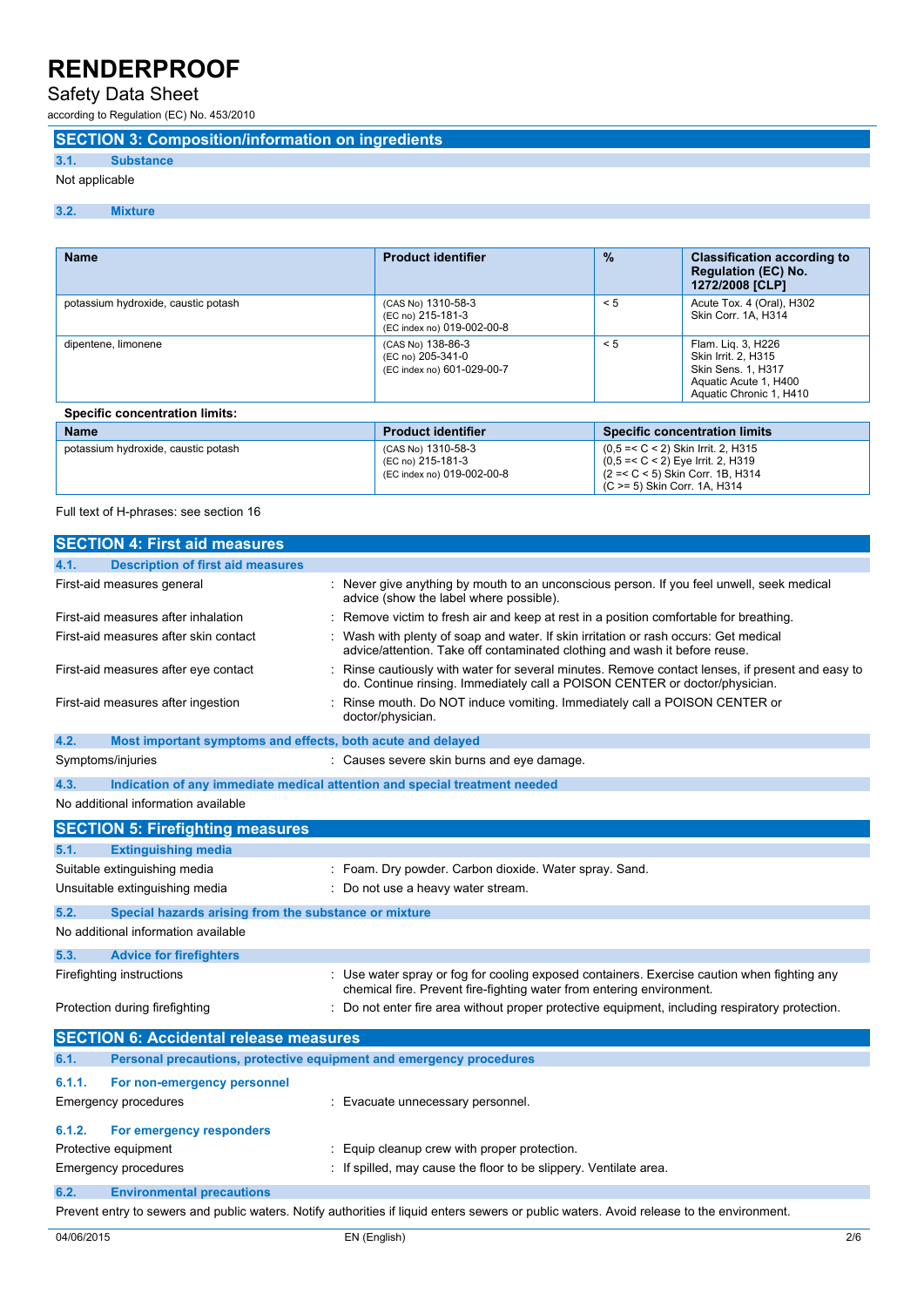### Safety Data Sheet

according to Regulation (EC) No. 453/2010

| 6.3. | Methods and material for containment and cleaning up |  |                                                                                                                                                   |
|------|------------------------------------------------------|--|---------------------------------------------------------------------------------------------------------------------------------------------------|
|      | Methods for cleaning up                              |  | : Soak up spills with inert solids, such as clay or diatomaceous earth as soon as possible. Collect<br>spillage. Store away from other materials. |

# **6.4. Reference to other sections**

See Heading 8. Exposure controls and personal protection.

| <b>SECTION 7: Handling and storage</b>                               |                                                                                                                                                                                                                                |  |  |
|----------------------------------------------------------------------|--------------------------------------------------------------------------------------------------------------------------------------------------------------------------------------------------------------------------------|--|--|
| <b>Precautions for safe handling</b><br>7.1.                         |                                                                                                                                                                                                                                |  |  |
| Precautions for safe handling                                        | : Wash hands and other exposed areas with mild soap and water before eating, drinking or<br>smoking and when leaving work. Provide good ventilation in process area to prevent formation<br>of vapour. Do not breathe vapours. |  |  |
| Hygiene measures                                                     | : Wash contaminated clothing before reuse.                                                                                                                                                                                     |  |  |
| 7.2.<br>Conditions for safe storage, including any incompatibilities |                                                                                                                                                                                                                                |  |  |
| <b>Technical measures</b>                                            | : Comply with applicable regulations.                                                                                                                                                                                          |  |  |
| Storage conditions                                                   | : Keep only in the original container in a cool, well ventilated place away from : Keep away from<br>children. Keep container closed when not in use.                                                                          |  |  |
| Incompatible products                                                | Keep away from. Oxidizing agent. Strong acids. Strong bases.                                                                                                                                                                   |  |  |
| 7.3.<br><b>Specific end use(s)</b>                                   |                                                                                                                                                                                                                                |  |  |
| _ _ _ _ _ _ _ _ _ _ _ _                                              |                                                                                                                                                                                                                                |  |  |

See technical instructions for use of this substance/mixture.

### **SECTION 8: Exposure controls/personal protection**

#### **8.1. Control parameters**

No additional information available

| 8.2.                              | <b>Exposure controls</b> |                                                |
|-----------------------------------|--------------------------|------------------------------------------------|
| Personal protective equipment     |                          | : Avoid all unnecessary exposure.              |
| Materials for protective clothing |                          | : Wear suitable protective clothing and gloves |
|                                   | Hand protection          | : Wear protective gloves                       |
| Eye protection                    |                          | : Chemical goggles or face shield              |
|                                   | Skin and body protection | : Wear suitable protective clothing            |
|                                   | Respiratory protection   | : Wear appropriate mask                        |
| Other information                 |                          | Do not eat, drink or smoke during use.         |

### **SECTION 9: Physical and chemical properties**

| Information on basic physical and chemical properties<br>9.1. |                     |  |
|---------------------------------------------------------------|---------------------|--|
| Physical state                                                | : Liquid            |  |
| Colour                                                        | : $pink$ .          |  |
| Odour                                                         | : characteristic.   |  |
| Odour threshold                                               | : No data available |  |
| рH                                                            | $: 11 - 12$         |  |
| Relative evaporation rate (butylacetate=1)                    | : No data available |  |
| Melting point                                                 | : No data available |  |
| Freezing point                                                | : No data available |  |
| Boiling point                                                 | : No data available |  |
| Flash point                                                   | : No data available |  |
| Auto-ignition temperature                                     | : No data available |  |
| Decomposition temperature                                     | : No data available |  |
| Flammability (solid, gas)                                     | : Non flammable     |  |
| Vapour pressure                                               | : No data available |  |
| Relative vapour density at 20 °C                              | : No data available |  |
| Relative density                                              | : $1 - 1,02$        |  |
| Solubility                                                    | Miscible in Water.  |  |
| Log Pow                                                       | : No data available |  |
| Viscosity, kinematic                                          | : No data available |  |
| Viscosity, dynamic                                            | : No data available |  |
| <b>Explosive properties</b>                                   | : No data available |  |
|                                                               |                     |  |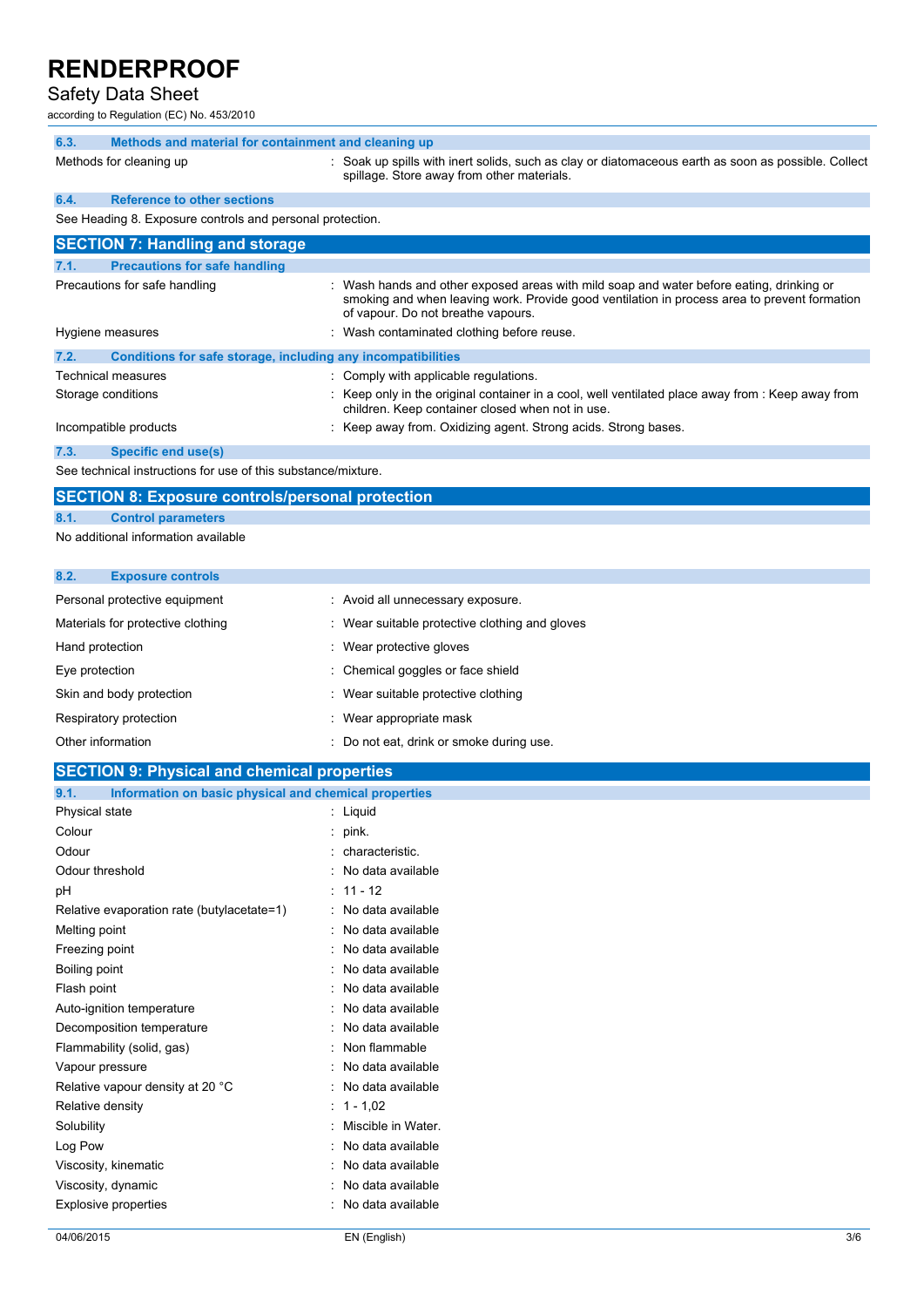## Safety Data Sheet

| odivit Duiu Onoot<br>according to Regulation (EC) No. 453/2010 |                     |  |
|----------------------------------------------------------------|---------------------|--|
| Oxidising properties                                           | : No data available |  |
| <b>Explosive limits</b>                                        | : No data available |  |
| <b>Other information</b><br>9.2.                               |                     |  |
| No additional information available                            |                     |  |
| <b>SECTION 10: Stability and reactivity</b>                    |                     |  |
| 10.1.<br><b>Reactivity</b>                                     |                     |  |
| Corrosive vapours.                                             |                     |  |
| <b>Chemical stability</b><br>10.2.                             |                     |  |
| Stable under normal conditions.                                |                     |  |
| <b>Possibility of hazardous reactions</b><br>10.3.             |                     |  |
| None under normal use.                                         |                     |  |
| <b>Conditions to avoid</b><br>10.4.                            |                     |  |
| Direct sunlight. Extremely high or low temperatures.           |                     |  |
| 10.5.<br><b>Incompatible materials</b>                         |                     |  |

Strong acids. Strong bases.

### **10.6. Hazardous decomposition products**

Carbon monoxide. Carbon dioxide. Thermal decomposition generates : Corrosive vapours.

| <b>SECTION 11: Toxicological information</b>           |                                                                                      |  |
|--------------------------------------------------------|--------------------------------------------------------------------------------------|--|
| 11.1.<br>Information on toxicological effects          |                                                                                      |  |
| Acute toxicity                                         | : Not classified                                                                     |  |
| Skin corrosion/irritation                              | : Causes severe skin burns and eye damage.<br>pH: 11 - 12                            |  |
| Serious eye damage/irritation                          | : Serious eye damage, category 1, implicit<br>pH: 11 - 12                            |  |
| Respiratory or skin sensitisation                      | : Not classified<br>Based on available data, the classification criteria are not met |  |
| Germ cell mutagenicity                                 | : Not classified<br>Based on available data, the classification criteria are not met |  |
| Carcinogenicity                                        | Not classified<br>Based on available data, the classification criteria are not met   |  |
| Reproductive toxicity                                  | : Not classified<br>Based on available data, the classification criteria are not met |  |
| Specific target organ toxicity (single exposure)       | : Not classified<br>Based on available data, the classification criteria are not met |  |
| Specific target organ toxicity (repeated<br>exposure)  | : Not classified<br>Based on available data, the classification criteria are not met |  |
| Aspiration hazard                                      | : Not classified<br>Based on available data, the classification criteria are not met |  |
| Potential adverse human health effects and<br>symptoms | : Based on available data, the classification criteria are not met.                  |  |

|                  | <b>SECTION 12: Ecological information</b> |                                                      |
|------------------|-------------------------------------------|------------------------------------------------------|
| 12.1.            | <b>Toxicity</b>                           |                                                      |
| Ecology - water  |                                           | : Harmful to aquatic life with long lasting effects. |
|                  |                                           |                                                      |
| $\overline{400}$ | Development and deputadolities            |                                                      |

| 12.2.<br><b>Persistence and degradability</b> |                                                         |  |
|-----------------------------------------------|---------------------------------------------------------|--|
| <b>RENDERPROOF</b>                            |                                                         |  |
| Persistence and degradability                 | May cause long-term adverse effects in the environment. |  |
|                                               |                                                         |  |
| 12.3.<br><b>Bioaccumulative potential</b>     |                                                         |  |
| <b>RENDERPROOF</b>                            |                                                         |  |
| Bioaccumulative potential                     | Not established.                                        |  |
|                                               |                                                         |  |
| 12.4.<br><b>Mobility in soil</b>              |                                                         |  |
| No additional information available           |                                                         |  |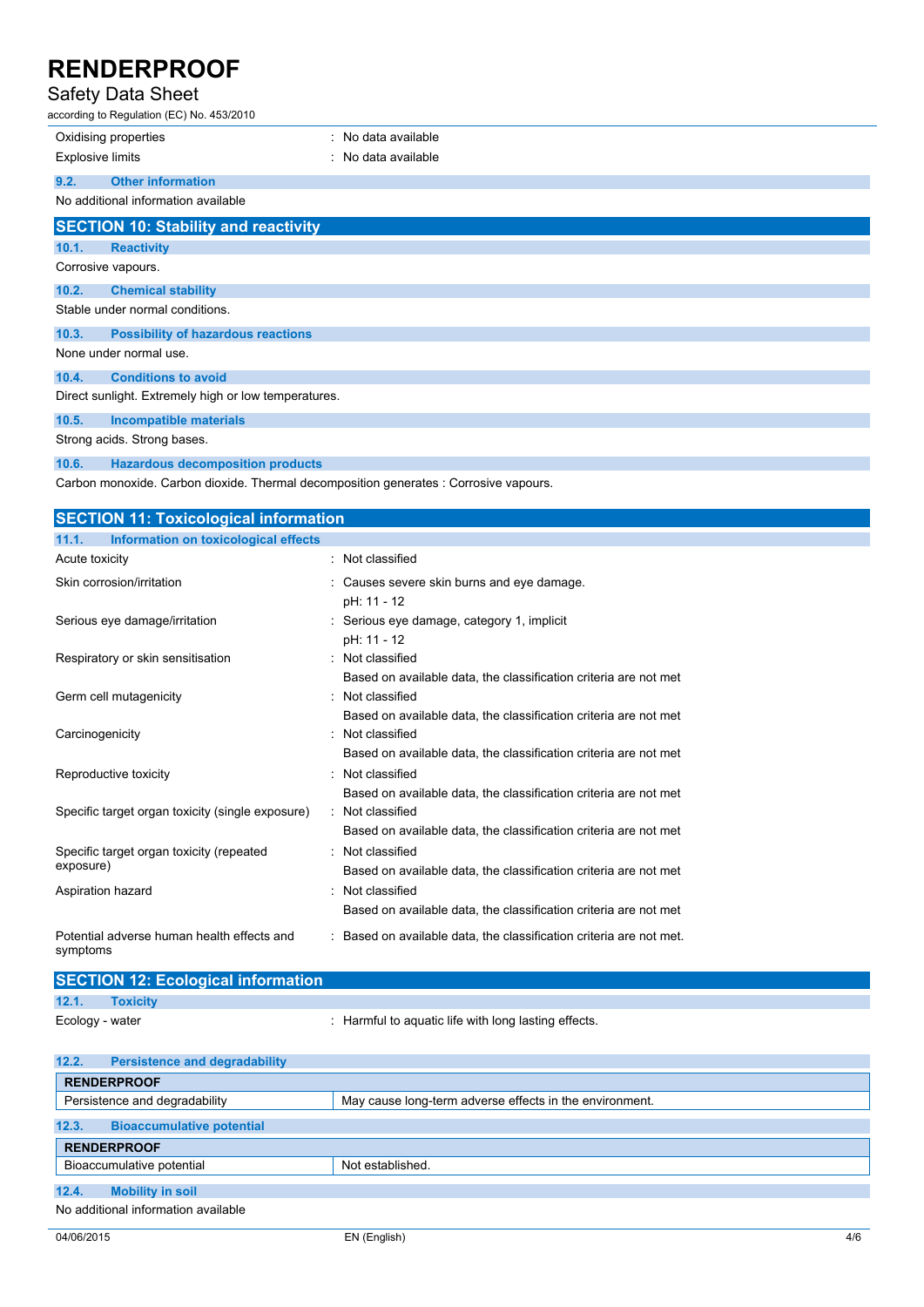## Safety Data Sheet

according to Regulation (EC) No. 453/2010

| 12.5.<br><b>Results of PBT and vPvB assessment</b>  |                                                                                                |  |  |
|-----------------------------------------------------|------------------------------------------------------------------------------------------------|--|--|
| <b>RENDERPROOF</b>                                  |                                                                                                |  |  |
| PBT: not relevant - no registration required        |                                                                                                |  |  |
| vPvB: not relevant - no registration required       |                                                                                                |  |  |
| 12.6.<br><b>Other adverse effects</b>               |                                                                                                |  |  |
| Additional information                              | : Avoid release to the environment                                                             |  |  |
| <b>SECTION 13: Disposal considerations</b>          |                                                                                                |  |  |
| 13.1.<br><b>Waste treatment methods</b>             |                                                                                                |  |  |
| Waste disposal recommendations                      | : Dispose in a safe manner in accordance with local/national regulations.                      |  |  |
| Ecology - waste materials                           | Avoid release to the environment.                                                              |  |  |
| <b>SECTION 14: Transport information</b>            |                                                                                                |  |  |
| In accordance with ADR / RID / IMDG / IATA / ADN    |                                                                                                |  |  |
| 14.1.<br><b>UN number</b>                           |                                                                                                |  |  |
| Not regulated for transport                         |                                                                                                |  |  |
| 14.2.<br><b>UN proper shipping name</b>             |                                                                                                |  |  |
| Proper Shipping Name (ADR)                          | : Not applicable                                                                               |  |  |
| Proper Shipping Name (IMDG)                         | : Not applicable                                                                               |  |  |
| 14.3.                                               |                                                                                                |  |  |
| <b>Transport hazard class(es)</b><br>ADR            |                                                                                                |  |  |
| Transport hazard class(es) (ADR)                    | : Not applicable                                                                               |  |  |
|                                                     |                                                                                                |  |  |
| <b>IMDG</b>                                         |                                                                                                |  |  |
| Transport hazard class(es) (IMDG)                   | : Not applicable                                                                               |  |  |
|                                                     |                                                                                                |  |  |
| 14.4.                                               |                                                                                                |  |  |
| <b>Packing group</b><br>Packing group (ADR)         | : Not applicable                                                                               |  |  |
| Packing group (IMDG)                                | : Not applicable                                                                               |  |  |
|                                                     |                                                                                                |  |  |
| 14.5.<br><b>Environmental hazards</b>               |                                                                                                |  |  |
| Dangerous for the environment                       | : No                                                                                           |  |  |
| Marine pollutant                                    | No                                                                                             |  |  |
| Other information                                   | : No supplementary information available                                                       |  |  |
| 14.6.<br><b>Special precautions for user</b>        |                                                                                                |  |  |
|                                                     |                                                                                                |  |  |
| - Overland transport<br>No data available           |                                                                                                |  |  |
|                                                     |                                                                                                |  |  |
| - Transport by sea                                  |                                                                                                |  |  |
| No data available                                   |                                                                                                |  |  |
| 14.7.                                               | Transport in bulk according to Annex II of MARPOL 73/78 and the IBC Code                       |  |  |
| Not applicable                                      |                                                                                                |  |  |
| <b>SECTION 15: Regulatory information</b>           |                                                                                                |  |  |
| 15.1.                                               | Safety, health and environmental regulations/legislation specific for the substance or mixture |  |  |
| 15.1.1.<br><b>EU-Regulations</b>                    |                                                                                                |  |  |
| Contains no substances with Annex XVII restrictions |                                                                                                |  |  |
| Contains no substance on the REACH candidate list   |                                                                                                |  |  |
| Contains no REACH Annex XIV substances              |                                                                                                |  |  |
|                                                     |                                                                                                |  |  |
| <b>National regulations</b><br>15.1.2.              |                                                                                                |  |  |
| No additional information available                 |                                                                                                |  |  |
|                                                     |                                                                                                |  |  |
| 15.2.<br><b>Chemical safety assessment</b>          |                                                                                                |  |  |

No chemical safety assessment has been carried out